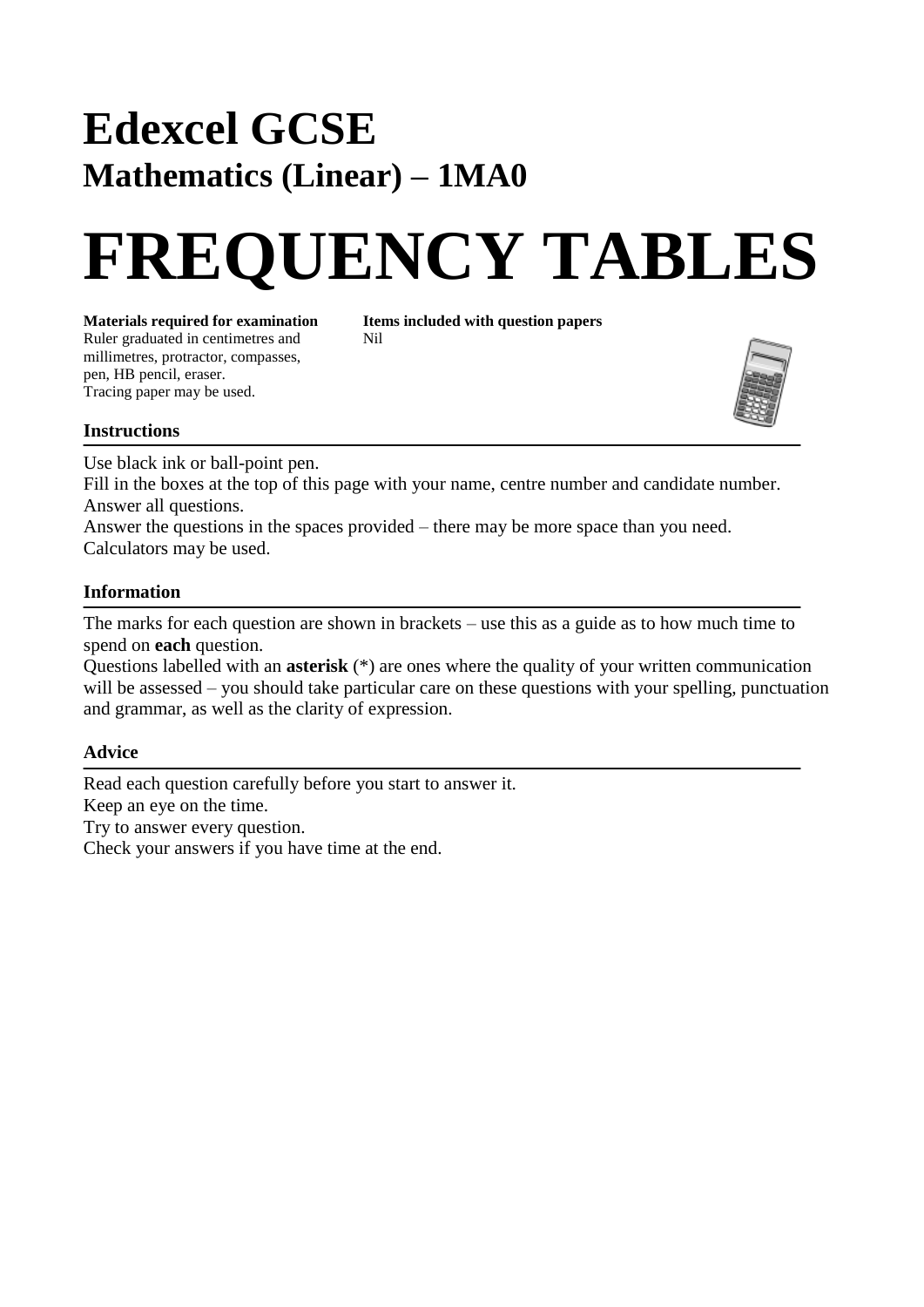**1.** Amanda collected 20 leaves and wrote down their lengths, in cm.

Here are her results.

|  |  | 5 6 5 2 4 5 8 7 5 4 |  |  |
|--|--|---------------------|--|--|
|  |  | 7 6 4 3 5 7 6 4 8 5 |  |  |

(a) Complete the frequency table to show Amanda's results.

| Length in cm | <b>Tally</b> | Frequency |
|--------------|--------------|-----------|
| 2            |              |           |
|              |              |           |
|              |              |           |
| 5            |              |           |
| 6            |              |           |
|              |              |           |
|              |              |           |

 **(2)**

| (b) Write down the modal length |  |
|---------------------------------|--|
| (c) Work out the range.         |  |

### **(4 marks)**

**2.** Rosie had 10 boxes of drawing pins.

She counted the number of drawing pins in each box.

The table gives information about her results.

| Number of<br>drawing pins | Frequency |  |
|---------------------------|-----------|--|
| 29                        |           |  |
| 30                        |           |  |
| 31                        |           |  |
| 32                        |           |  |

Work out the mean number of drawing pins in a box.

.................................

**(3 marks)**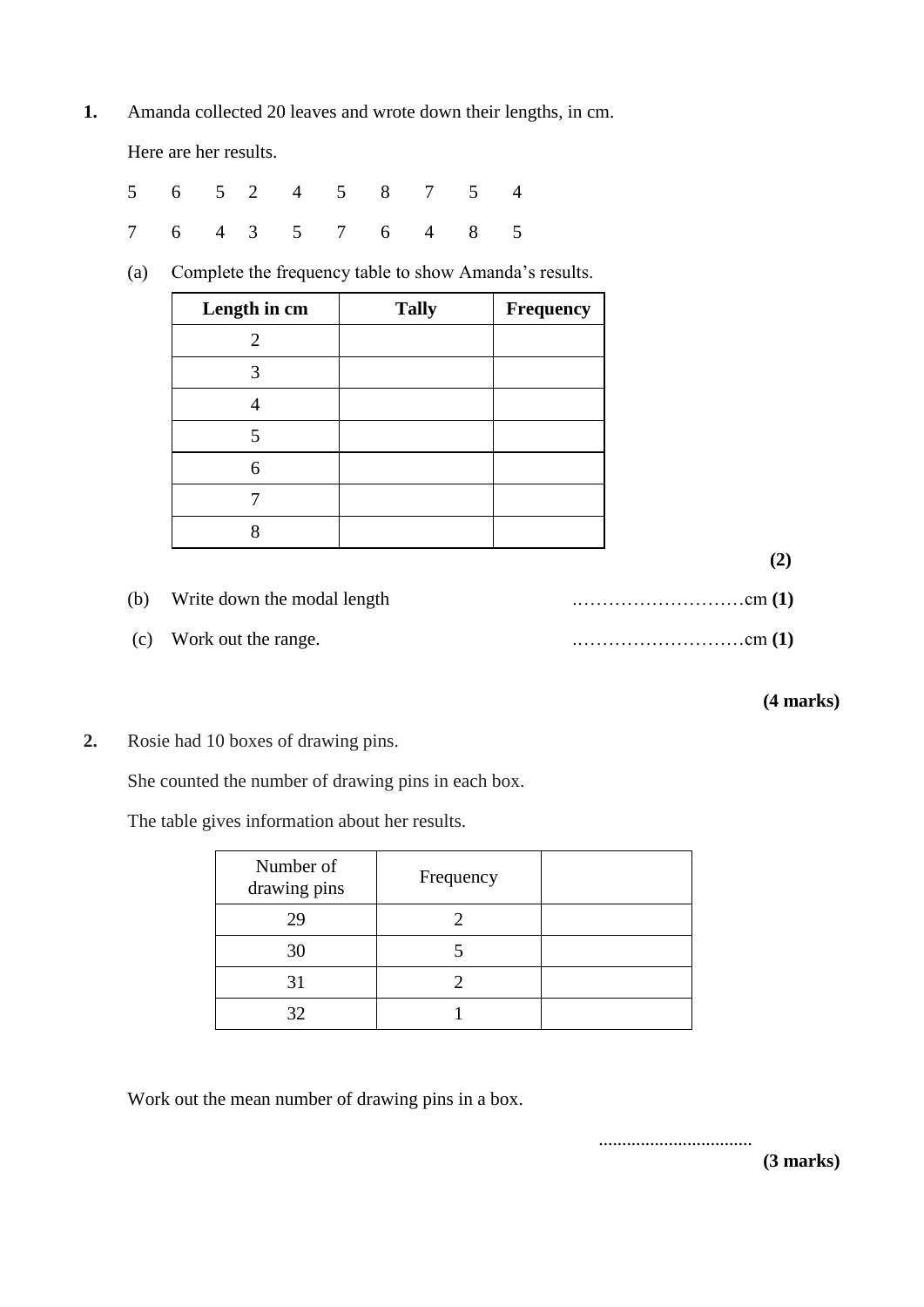**3.** Andy did a survey of the number of cups of coffee some pupils in his school had drunk yesterday.

The frequency table shows his results.

|     | Number of cups of<br>coffee                       | Frequency |             |
|-----|---------------------------------------------------|-----------|-------------|
|     | $\overline{2}$                                    | 1         |             |
|     | 3                                                 | 3         |             |
|     | $\overline{4}$                                    | 5         |             |
|     | 5                                                 | 8         |             |
|     | 6                                                 | 5         |             |
| (a) | Work out the number of pupils that Andy asked.    |           | (2)         |
| (b) | Work out the mean number of cups of coffee drunk. |           | (3)         |
|     |                                                   |           | $(5$ marks) |

**4.** 20 students scored goals for the school hockey team last month. The table gives information about the number of goals they scored.

| Goals scored | Number of<br>students |  |
|--------------|-----------------------|--|
|              |                       |  |
|              |                       |  |
|              |                       |  |
|              |                       |  |

(a) Write down the modal number of goals scored.

.......................... **(1)** (b) Work out the range of the number of goals scored. ..........................

(c) Work out the mean number of goals scored.

.......................... **(3) (5 marks)**

**(1)**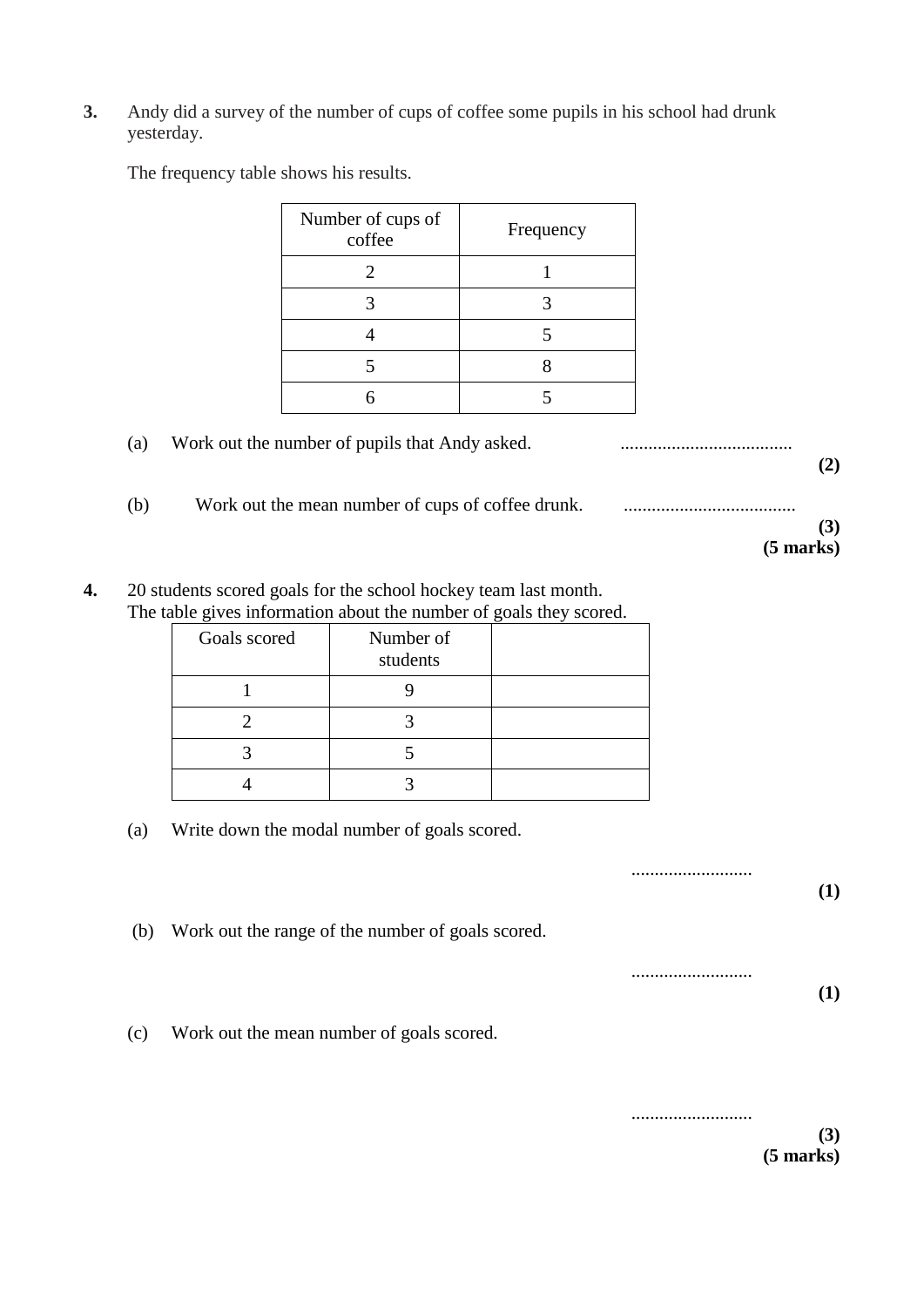**5.** Bob asked each of 40 friends how many minutes they took to get to work.

| Time taken ( <i>m</i> minutes) | <b>Frequency</b> |
|--------------------------------|------------------|
| 0 < m < 10                     |                  |
| 10 < m < 20                    |                  |
| $20 < m \leq 30$               | 11               |
| $30 < m \leq 40$               |                  |
| 40 < m < 50                    |                  |

The table shows some information about his results.

a) Work out an estimate for the mean time taken.

.............................................. minutes **(4)**

b) State the modal class interval

.............................................. **(1)**

c) Find the group containing the median

**\_\_\_\_\_\_\_\_\_\_\_\_\_\_\_\_\_\_\_\_\_\_\_\_\_\_\_\_\_\_\_\_\_\_\_\_\_\_\_\_\_\_\_\_\_\_\_\_\_\_\_\_\_\_\_\_\_\_\_\_\_\_\_\_\_\_\_\_\_\_\_\_\_\_\_\_\_\_**

.............................................. **(2)**

**(7 marks)**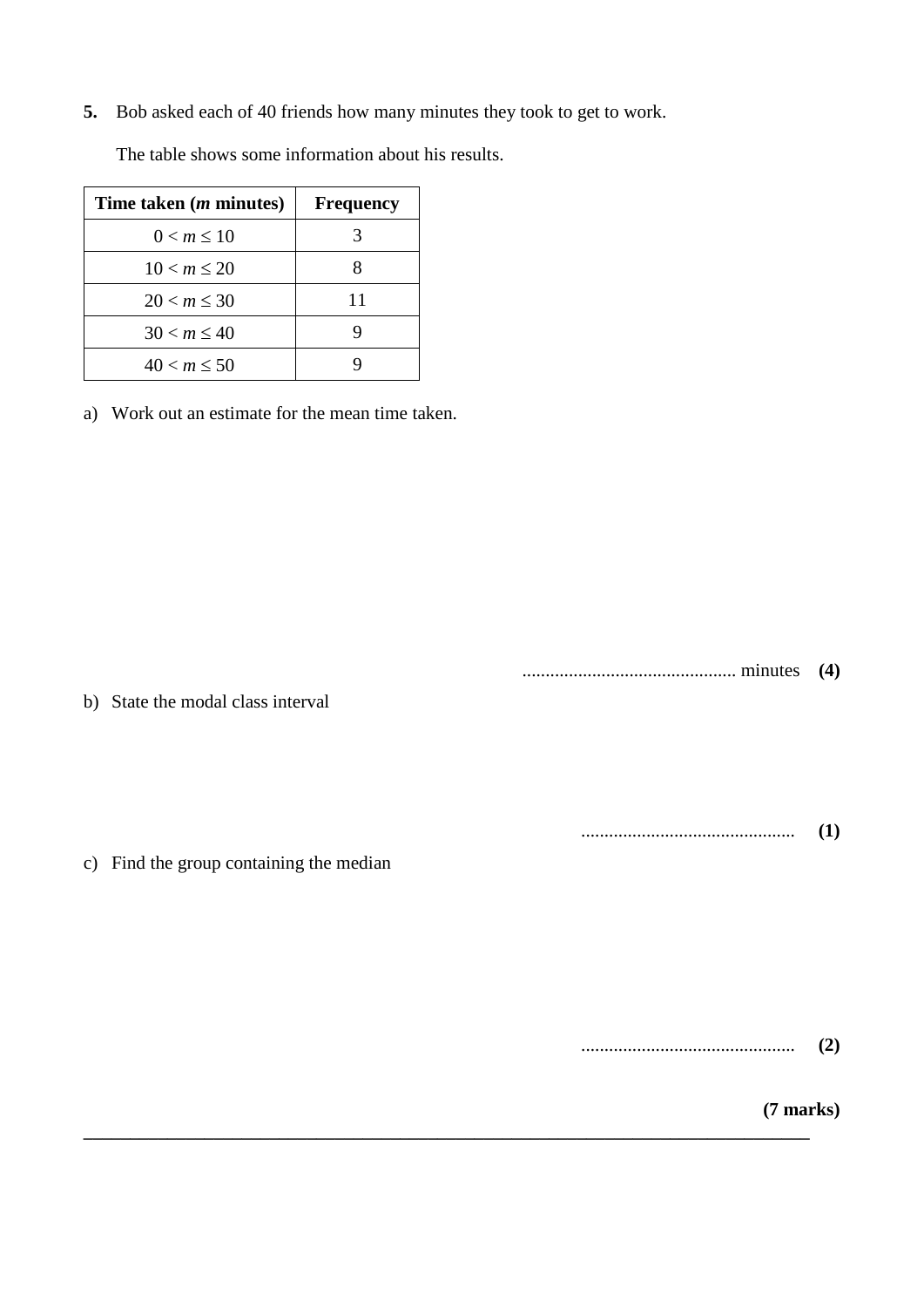| Number of hours $(h)$     | Frequency |
|---------------------------|-----------|
| $0\leqslant h\leqslant 1$ | 3         |
| $1 \leq h \leq 2$         | 8         |
| $2\leq h\leq 3$           |           |
| $3 \leq h \leq 4$         | 10        |
| $4 \leq h < 5$            | 12        |

**6.** The table shows information about the numbers of hours 40 children watched television one evening.

(a) Find the class interval that contains the median.

...........................................................................

**(1)**

**(4)**

(b) Work out an estimate for the mean number of hours.

.............................................................. hours **(5 marks)**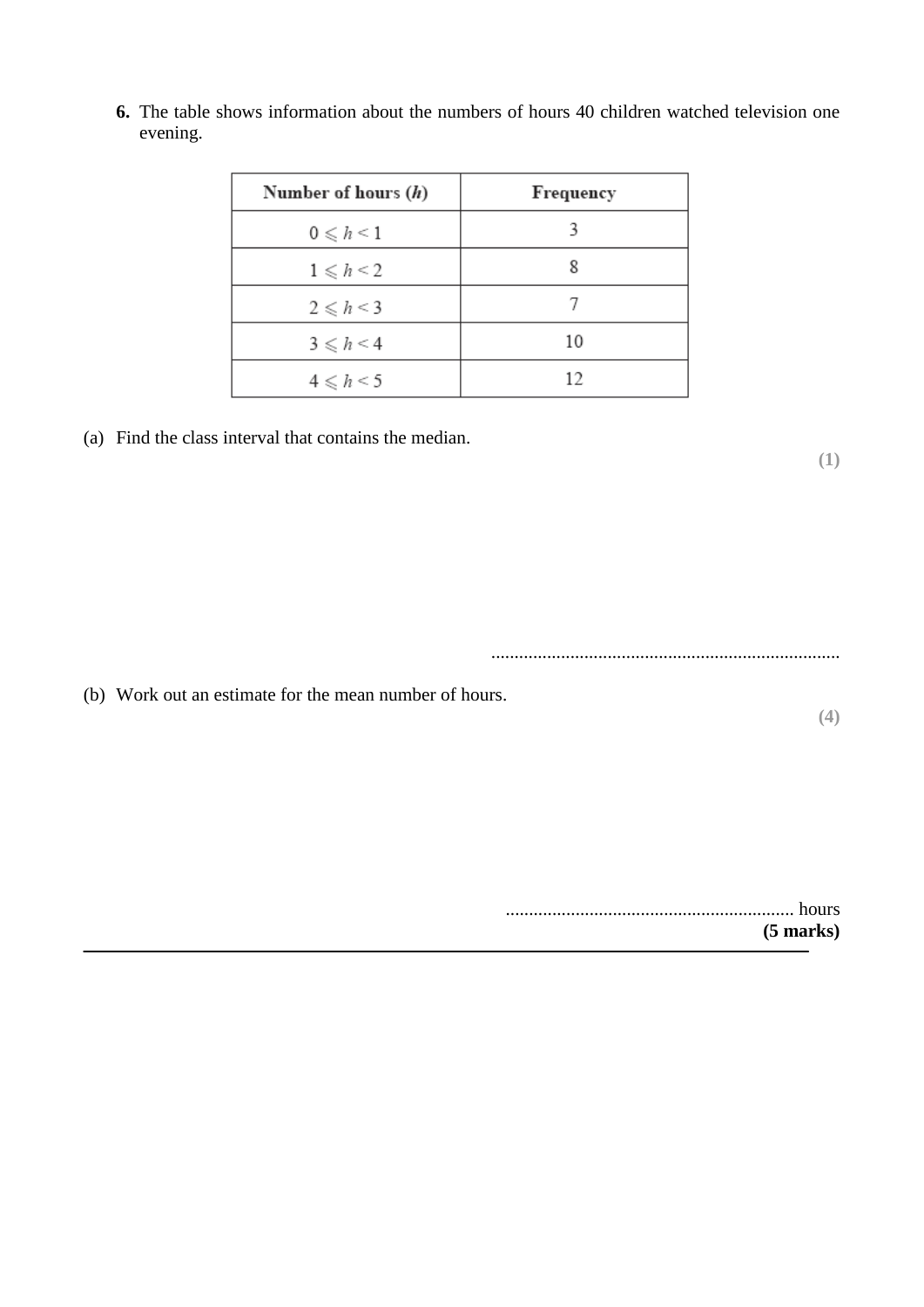**7.** 80 people work in Jenny's factory.

| The table shows some information about the annual pay of these 80 workers. |  |
|----------------------------------------------------------------------------|--|
|----------------------------------------------------------------------------|--|

| Annual pay $(f x)$         | <b>Number of workers</b> |
|----------------------------|--------------------------|
| $10\,000 < x \leq 14\,000$ | 32                       |
| $14\,000 < x \leq 16\,000$ | 24                       |
| $16000 < x \le 18000$      | 16                       |
| $18\,000 < x \leq 20\,000$ |                          |
| $20\,000 < x \leq 40\,000$ |                          |

(a) Write down the modal class interval.

.............................................. (1) (b) Find the class interval that contains the median. .............................................. **(2)** (c) Work out an estimate for the mean annual pay. .............................................. **(3)** (d) Why is your answer to part (c) and estimate? .................................................................................................................................................................. .................................................................................................................................................................. .................................................................................................................................................................. **(1) (7 marks)** \_\_\_\_\_\_\_\_\_\_\_\_\_\_\_\_\_\_\_\_\_\_\_\_\_\_\_\_\_\_\_\_\_\_\_\_\_\_\_\_\_\_\_\_\_\_\_\_\_\_\_\_\_\_\_\_\_\_\_\_\_\_\_\_\_\_\_\_\_\_\_\_\_\_\_\_\_\_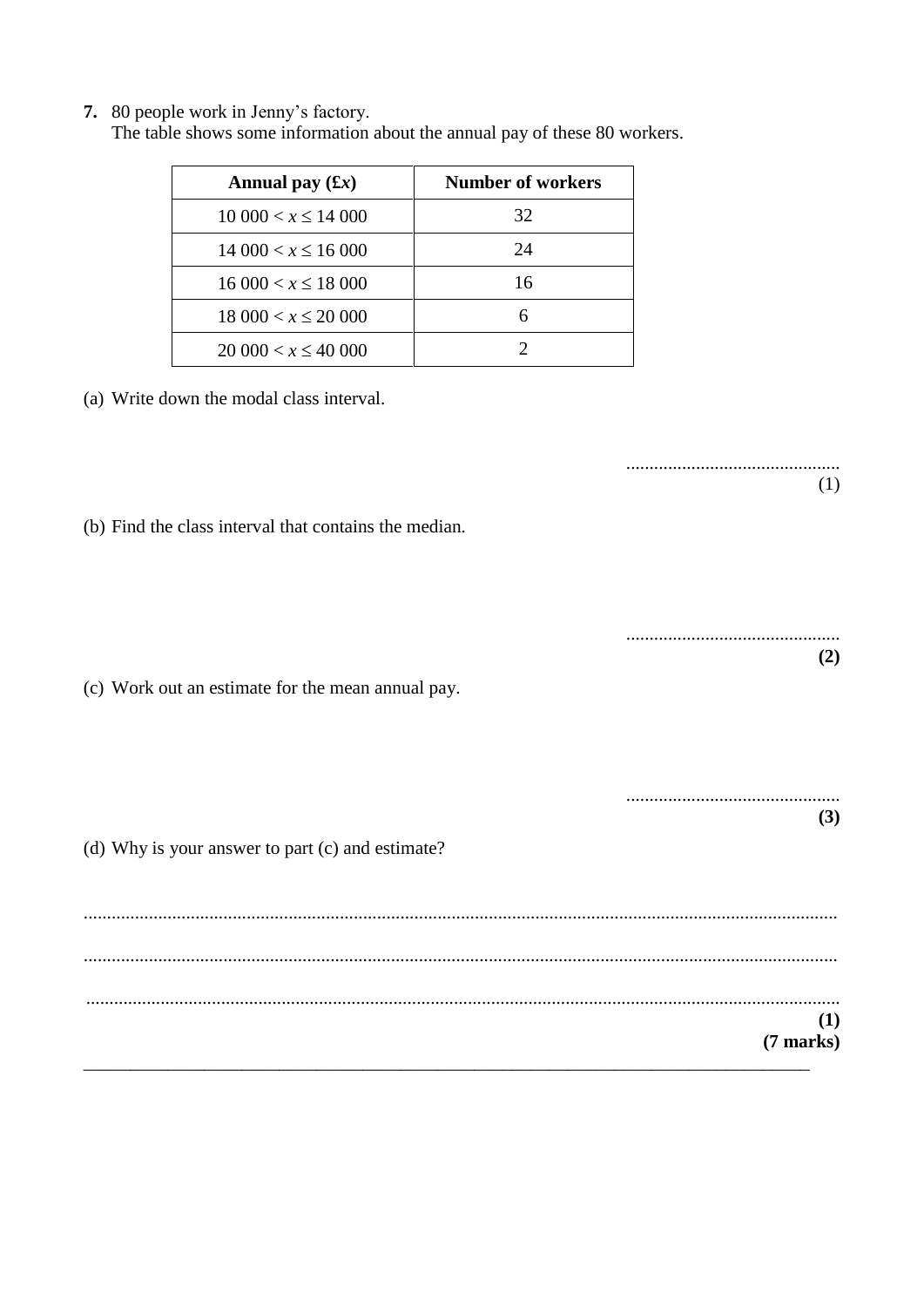**8.** Caleb measured the heights of 30 plants. The table gives some information about the heights, *h* cm, of the plants.

| Height $(h \text{ cm})$ of plants | Frequency |  |
|-----------------------------------|-----------|--|
| $0 < h \leq 10$                   |           |  |
| $10 < h \leq 20$                  |           |  |
| $20 < h \leq 30$                  |           |  |
| $30 < h \le 40$                   |           |  |
| $40 < h \le 50$                   |           |  |

(a) Work out an estimate for the mean height of a plant.

(b) Write down the modal class interval.

(c) Find the class interval that contains the median.

| (d) Why is your answer to part (a) and estimate? | $\mathbf{2}$ |
|--------------------------------------------------|--------------|
|                                                  |              |
|                                                  |              |
|                                                  | $(7$ marks)  |

..............................................

..............................................

(3)

**(1)**